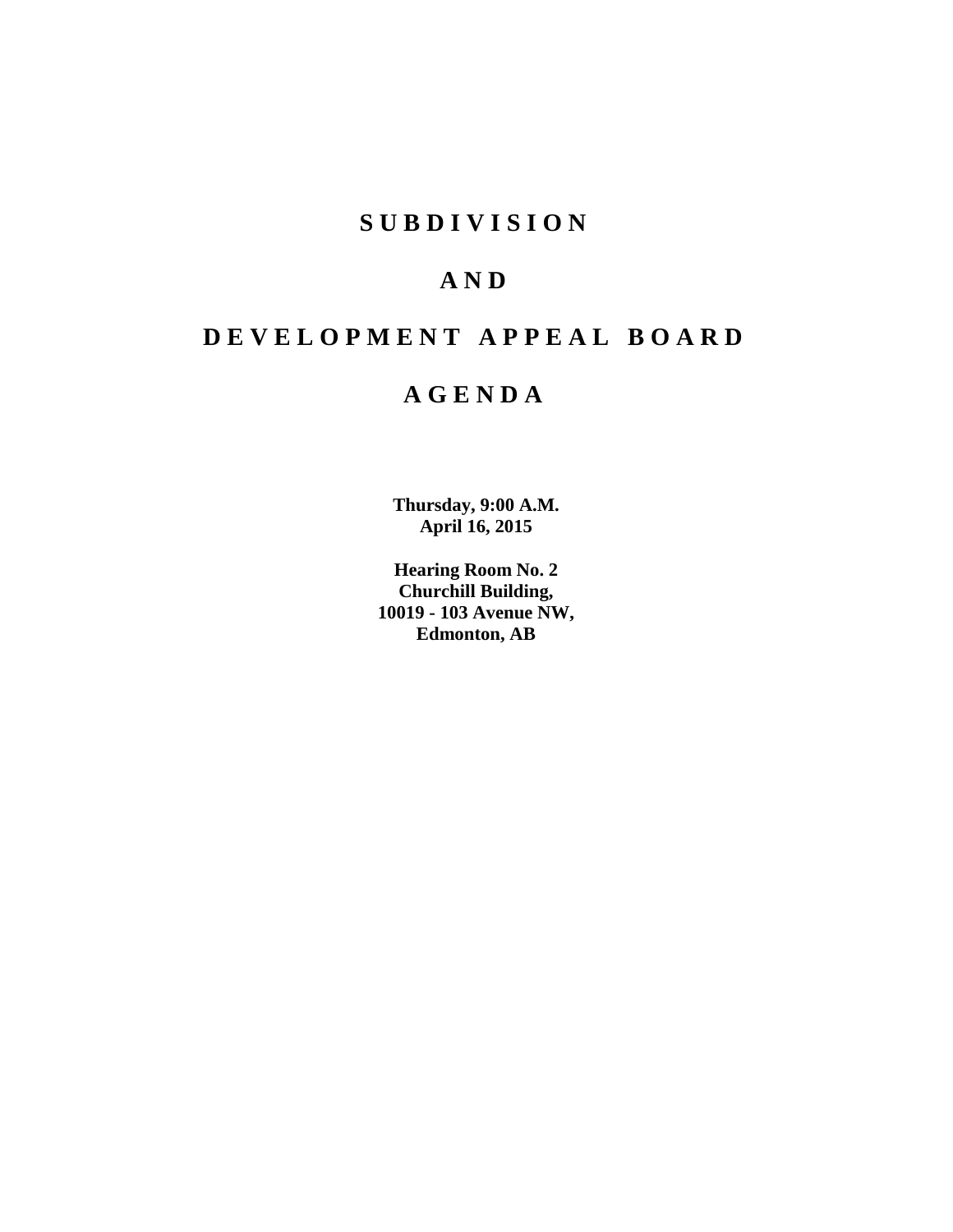## **SUBDIVISION AND DEVELOPMENT APPEAL BOARD HEARING ROOM NO. 2**

| I   | 9:00 A.M.    | SDAB-D-15-079 | Operate a Major Home Based Business<br>(importing and exporting automobiles)                                                                                                                                                                                                         |
|-----|--------------|---------------|--------------------------------------------------------------------------------------------------------------------------------------------------------------------------------------------------------------------------------------------------------------------------------------|
|     |              |               | 11229 - 117 Street NW<br>Project No.: 168014376-001                                                                                                                                                                                                                                  |
| H   | 11:00 A.M.   | SDAB-D-15-078 | Construct a Semi-detached House with a                                                                                                                                                                                                                                               |
|     |              |               | fireplace, rear balcony and rear uncovered deck<br>$(1.83m \times 12.19m)$ and to demolish an existing<br>Single Detached House and rear Detached<br>Garage                                                                                                                          |
|     |              |               | 10508 - 85 Avenue NW<br>Project No.: 168199400-001                                                                                                                                                                                                                                   |
|     |              |               | <b>LUNCH BREAK</b>                                                                                                                                                                                                                                                                   |
| III | 1:45 P.M.    | SDAB-D-15-077 | Construct a Single Detached House with rear<br>attached Garage, front veranda (3.35m x<br>1.47m), front balcony above (irregular shape<br>$4.57m \times 3.15m$ ) side covered deck $(5.03m \times$<br>3.66m), and Basement development (not to be<br>used as an additional Dwelling) |
|     |              |               | 69 - St George's Crescent NW<br>Project No.: 164242106-004                                                                                                                                                                                                                           |
|     | <b>NOTE:</b> |               | Unless otherwise stated, all references to "Section numbers" refer to                                                                                                                                                                                                                |
|     |              |               | the authority under the Edmonton Zoning Bylaw 12800.                                                                                                                                                                                                                                 |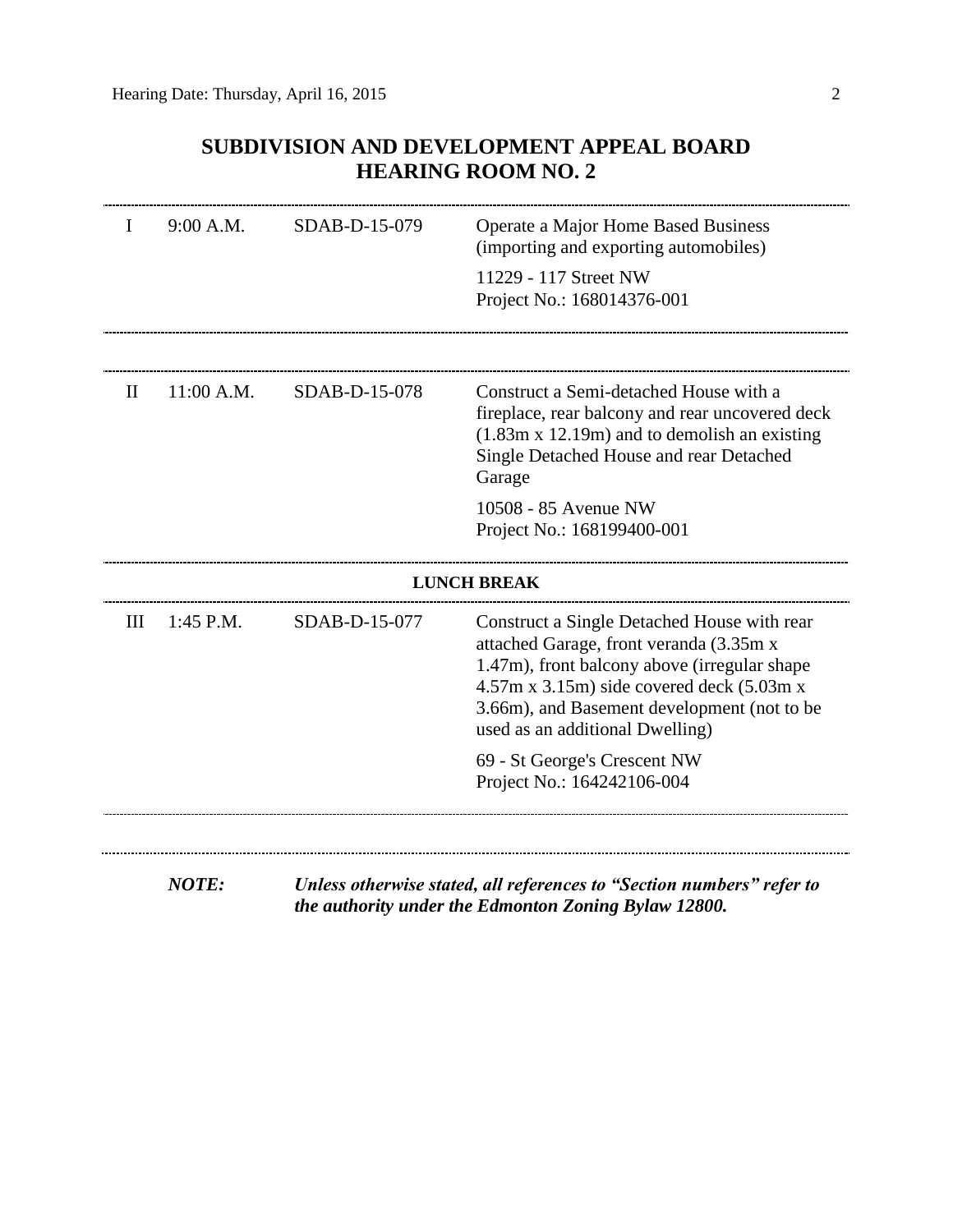| <b>ITEM I: 9:00 A.M.</b> |                                                        | FILE: SDAB-D-15-079                                                          |
|--------------------------|--------------------------------------------------------|------------------------------------------------------------------------------|
|                          | AN APPEAL FROM THE DECISION OF THE DEVELOPMENT OFFICER |                                                                              |
|                          | <b>APPELLANT:</b>                                      |                                                                              |
|                          | <b>APPLICATION NO.:</b>                                | 168014376-001                                                                |
|                          | <b>APPLICATION TO:</b>                                 | Operate a Major Home Based Business<br>(importing and exporting automobiles) |
|                          | <b>DECISION OF THE</b><br>DEVELOPMENT AUTHORITY:       | Refused                                                                      |
|                          | <b>DECISION DATE:</b>                                  | March 4, 2015                                                                |
|                          | <b>DATE OF APPEAL:</b>                                 | March 18, 2015                                                               |
|                          | <b>MUNICIPAL DESCRIPTION</b><br>OF SUBJECT PROPERTY:   | 11229 - 117 Street NW                                                        |
|                          | <b>LEGAL DESCRIPTION:</b>                              | Plan 0926130 Unit 2                                                          |
|                          | ZONE:                                                  | RA7 Low Rise Apartment Zone                                                  |
|                          | <b>OVERLAY:</b>                                        | Medium Scale Residential Infill Overlay                                      |
|                          | <b>STATUTORY PLAN:</b>                                 | N/A                                                                          |
|                          |                                                        |                                                                              |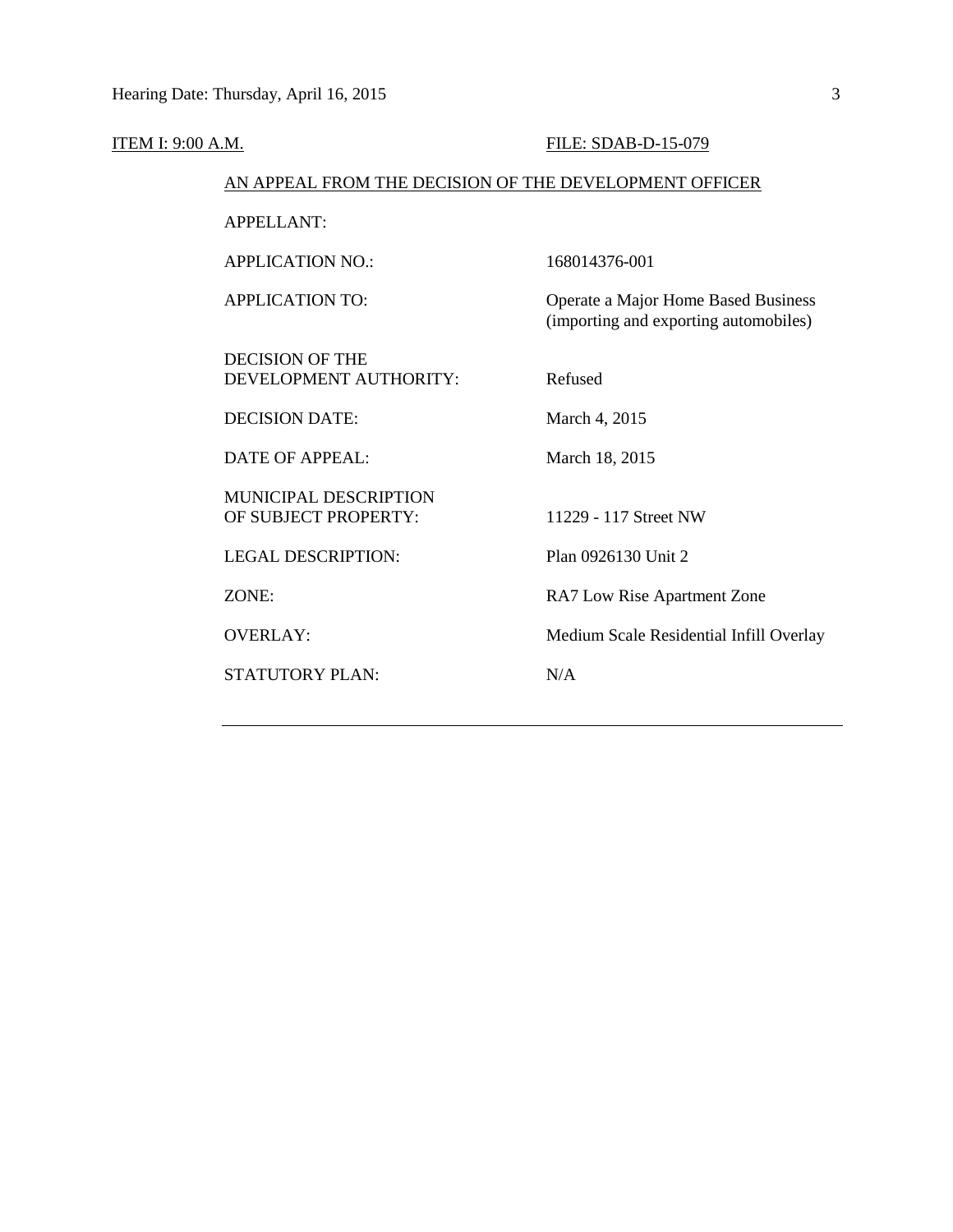#### DEVELOPMENT OFFICER'S DECISION

REFUSED - The proposed development is refused for the following reasons:

1. There shall be no outdoor business activity, or outdoor storage of material or equipment associated with the business. Indoor storage related to the business activity shall be allowed in either the Dwelling or Accessory buildings (Reference Section 75(5)).

Proposed: Vehicles for sale to be stored outdoors and on site.

2. The Major Home Based Business shall not be allowed if, in the opinion of the Development Officer, such Use would be more appropriately located in a Commercial or Industrial Zone having regard for the overall compatibility of the Use with the residential character of the area (Reference Section 75(9)).

Proposed: In the opinion of the Development Officer, the outdoor storage of cars that are for sale is inappropriate for a Residential Zone. The proposed business would be more appropriately located in a Commercial or Industrial Zone.

3. The General Purpose of the RA7 (Low Rise Apartment) Zone is to provide a Zone for Low Rise Apartments (Reference Section 210.1)).

Proposed: In the opinion of the Development Officer, this proposed business does not meet the intent of the General Purpose of the Zone.

#### APPELLANT'S SUBMISSION

The reason my application has been turned down is for incorrect reasons as it is not a MAJOR import/export business. This was NEVER my intention. I would NOT have more than one or two vehicles at a time and NOT have more than eight or ten in a calendar year. This is a hobby Not a major automotive business.

My main goal is to obtain a Dealer Plate so I can gain access to dealer auctions in Edmonton and Palm Springs as I reside in Palm Springs over the winter.

Please reconsider my application. I would like to meet with the appeal board to discuss and state my case.

#### SUBDIVISION AND DEVELOPMENT APPEAL BOARD OFFICER'S COMMENTS

A **Major Home Based Business** is a Discretionary Use in the RA7 Low Rise Apartment Zone, Section 210.3(9).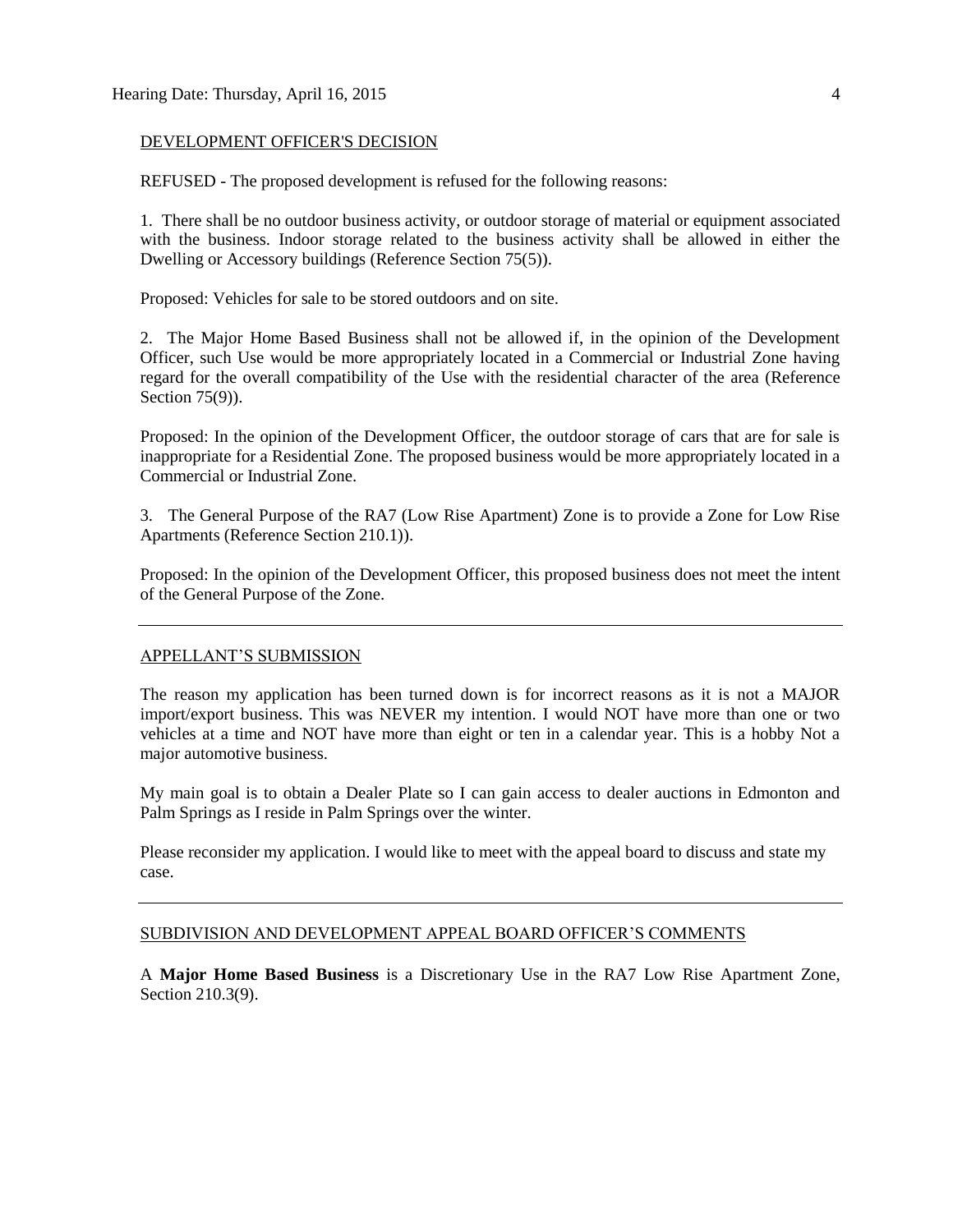Under Section 7.3(7), **Major Home Based Business** means development consisting of the use of an approved Dwelling or Accessory building by a resident of that Dwelling for one or more businesses such businesses may generate more than one business associated visit per day. The business use must be secondary to the residential Use of the building and shall not change the residential character of the Dwelling or Accessory building. The Dwelling may be used as a workplace by a non-resident. This Use Class includes Bed and Breakfast Operations but does not include General Retail Sales.

Section 75 states that a [Major Home Based Business](javascript:void(0);) shall comply with the following regulations:

- 5. there shall be no outdoor business activity, or outdoor storage of material or equipment associated with the business. Indoor storage related to the business activity shall be allowed in either the Dwelling or Accessory buildings;
- $\left[\ldots\right]$
- 9. the Major Home Based Business shall not be allowed if, in the opinion of the Development Officer, such Use would be more appropriately located in a Commercial or Industrial Zone having regard for the overall compatibility of the Use with the residential character of the area.

**The Development Officer determined no outdoor storage of material or equipment associated with the business is allowed. The proposed development provides outdoor storage of vehicles on site, which is contrary to Section 75(5).**

**The Development Officer determined the proposed development would be more appropriately located in a Commercial or Industrial Zone, which is contrary to Section 75(9).**

Section 210.1 states the purpose of the RA7 Low Rise Apartment Zone is to provide a Zone for Low Rise Apartments.

#### **The Development Officer determined the proposed development does not meet the intent of the General Purpose of the RA7 Low Rise Apartment Zone.**

Section 75 states a [Major Home Based Business](javascript:void(0);) shall comply with the following regulations:

- 1. there shall be no exterior display or advertisement other than an identification plaque or Sign a maximum of 20 centimeters by 30.5 centimeters in size located on the Dwelling;
- 2. there shall be no mechanical or electrical equipment used that creates external noise, or visible and audible interference with home electronics equipment in adjacent Dwellings;
- 3. the Major Home Based Business shall not generate pedestrian or vehicular traffic, or parking, in excess of that which is characteristic of the Zone in which it is located;
- 4. the number of non-resident employees or business partners working on-site shall not exceed two at any one time;
- 5. …
- 6. the Major Home Based Business shall not change the principal character or external appearance of the [Dwelling](javascript:void(0);) or [Accessory](javascript:void(0);) buildings;
- 7. …
- 8. in addition to the information requirements of [subsection 13.1](http://webdocs.edmonton.ca/InfraPlan/zoningbylaw/ZoningBylaw/Part1/Administrative/13__Development_Application_Submissions.htm) of this Bylaw, each application for a Development Permit for the Use Class Major Home Based Business shall include a description of the business to be undertaken at the premises, an indication of the number of business visits per week, provision for parking, and where any materials or equipment associated with the business use are to be stored; and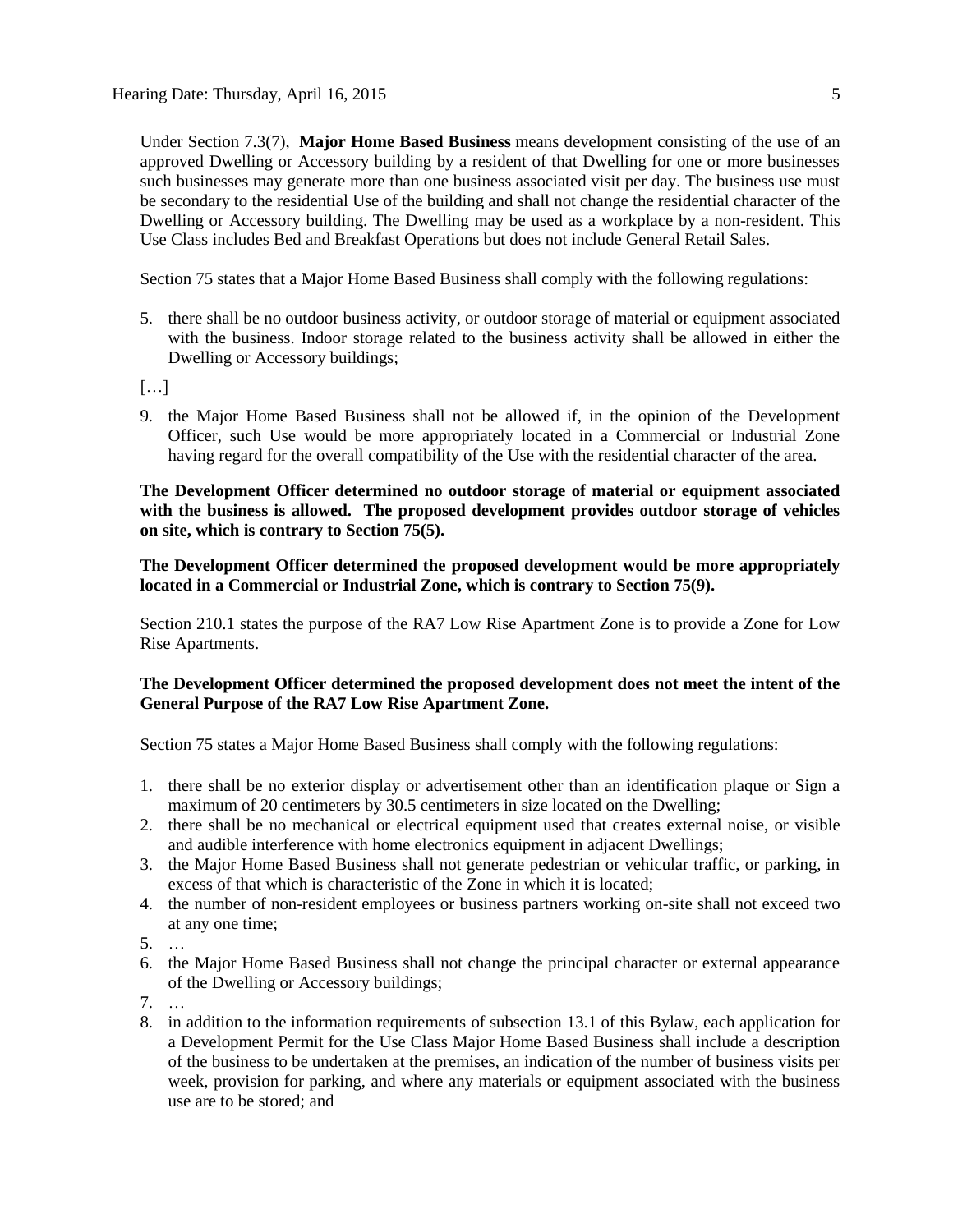9. …

10. a Major Home Based Business shall not be allowed within the same principal Dwelling containing a Secondary Suite or within the same Site containing a Garage Suite or a Garden Suite and an associated principal Dwelling, unless the Home Based Business is a Bed and Breakfast Operation and the Secondary Suite or the Garage Suite or the Garden Suite is an integral part of the Bed and Breakfast Operation.

Section 823.1 states the purpose of the Medium Scale Residential Infill Overlay is to accommodate the development of medium-scale infill housing in Edmonton's mature residential neighbourhoods in a manner that ensures compatibility with adjacent properties while maintaining or enhancing a pedestrian-friendly streetscape.

#### NOTICE TO APPLICANT/APPELLANT

Provincial legislation requires that the Subdivision and Development Appeal Board issue its official decision in writing within fifteen days of the conclusion of the hearing. Bylaw No. 11136 requires that a verbal announcement of the Board's decision shall be made at the conclusion of the hearing of an appeal, but the verbal decision is not final nor binding on the Board until the decision has been given in writing in accordance with the Municipal Government Act.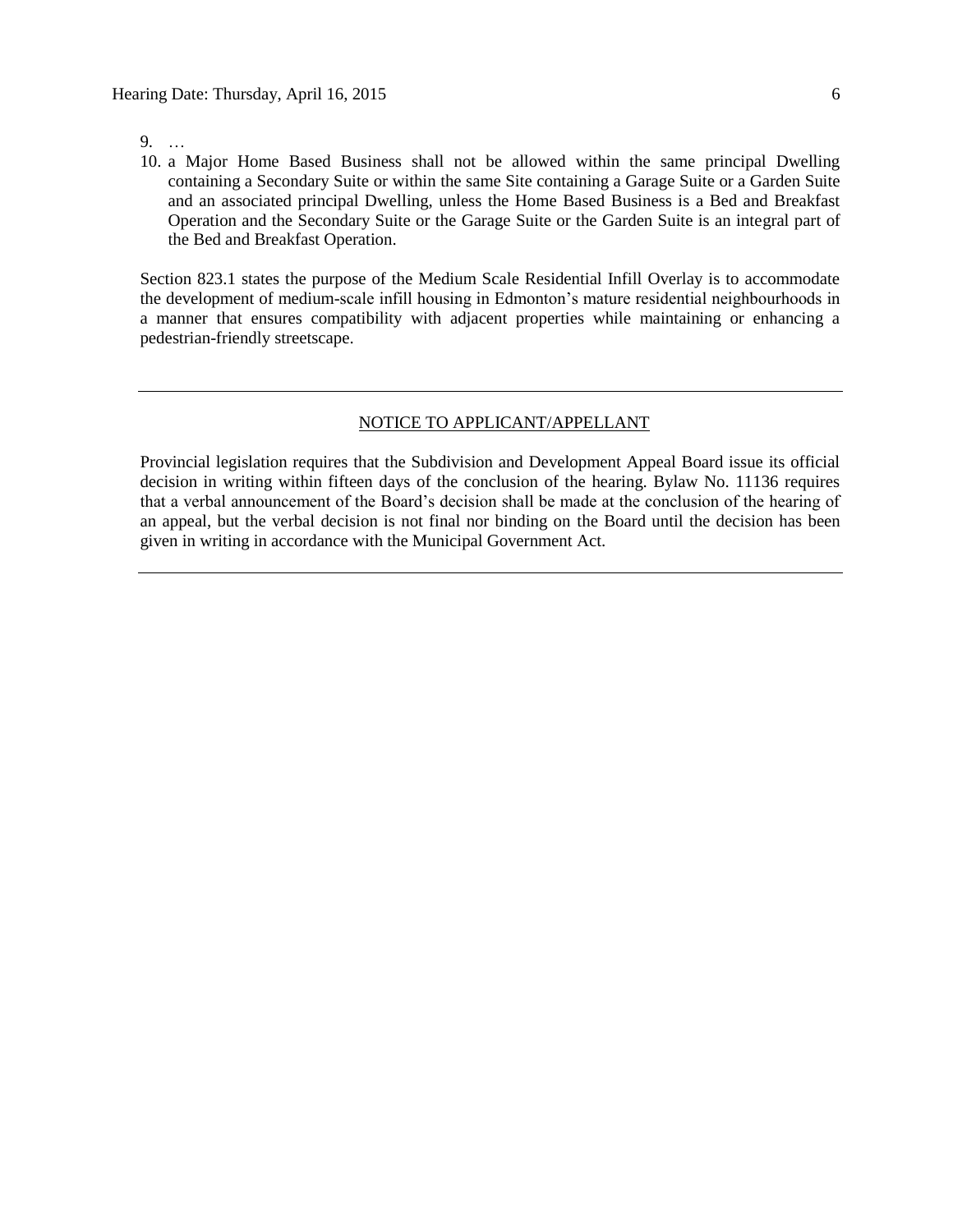

**Site Location File: SDAB-D-15-079**

N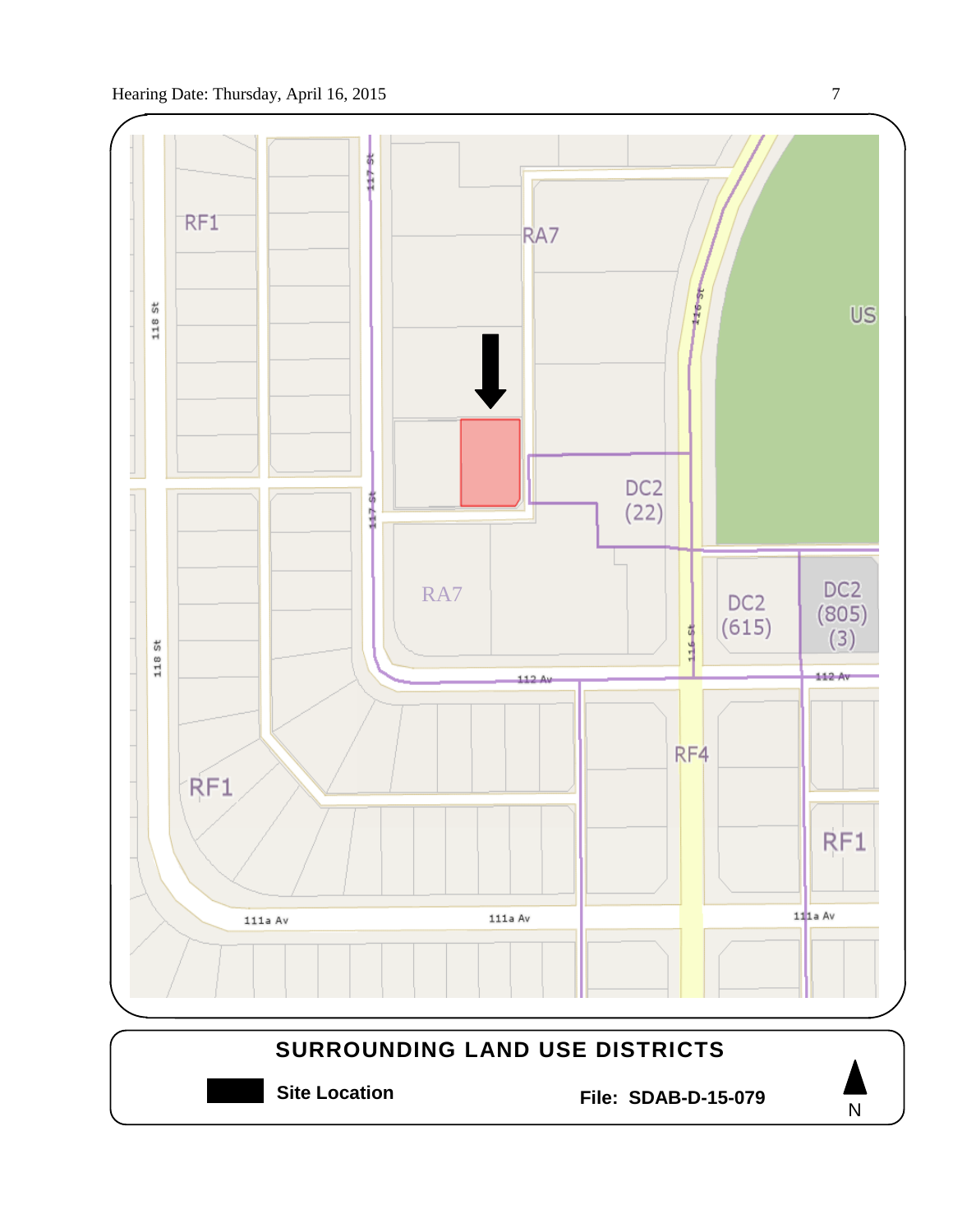#### AN APPEAL FROM THE DECISION OF THE DEVELOPMENT OFFICER

APPELLANT:

APPLICATION NO.: 168199400-001

APPLICATION TO: Construct a Semi-detached House with a fireplace, rear balcony and rear uncovered deck (1.83m x 12.19m) and to demolish an existing Single Detached House and rear Detached Garage

DECISION OF THE DEVELOPMENT AUTHORITY: Refused

DECISION DATE: March 11, 2015

DATE OF APPEAL: March 16, 2015

MUNICIPAL DESCRIPTION OF SUBJECT PROPERTY: 10508 - 85 Avenue NW

LEGAL DESCRIPTION: Plan RN3 Blk 99 Lots 2-3

ZONE: RF4 Semi-detached Residential Zone

OVERLAY: Mature Neighbourhood Overlay

STATUTORY PLAN: Strathcona Area Redevelopment Plan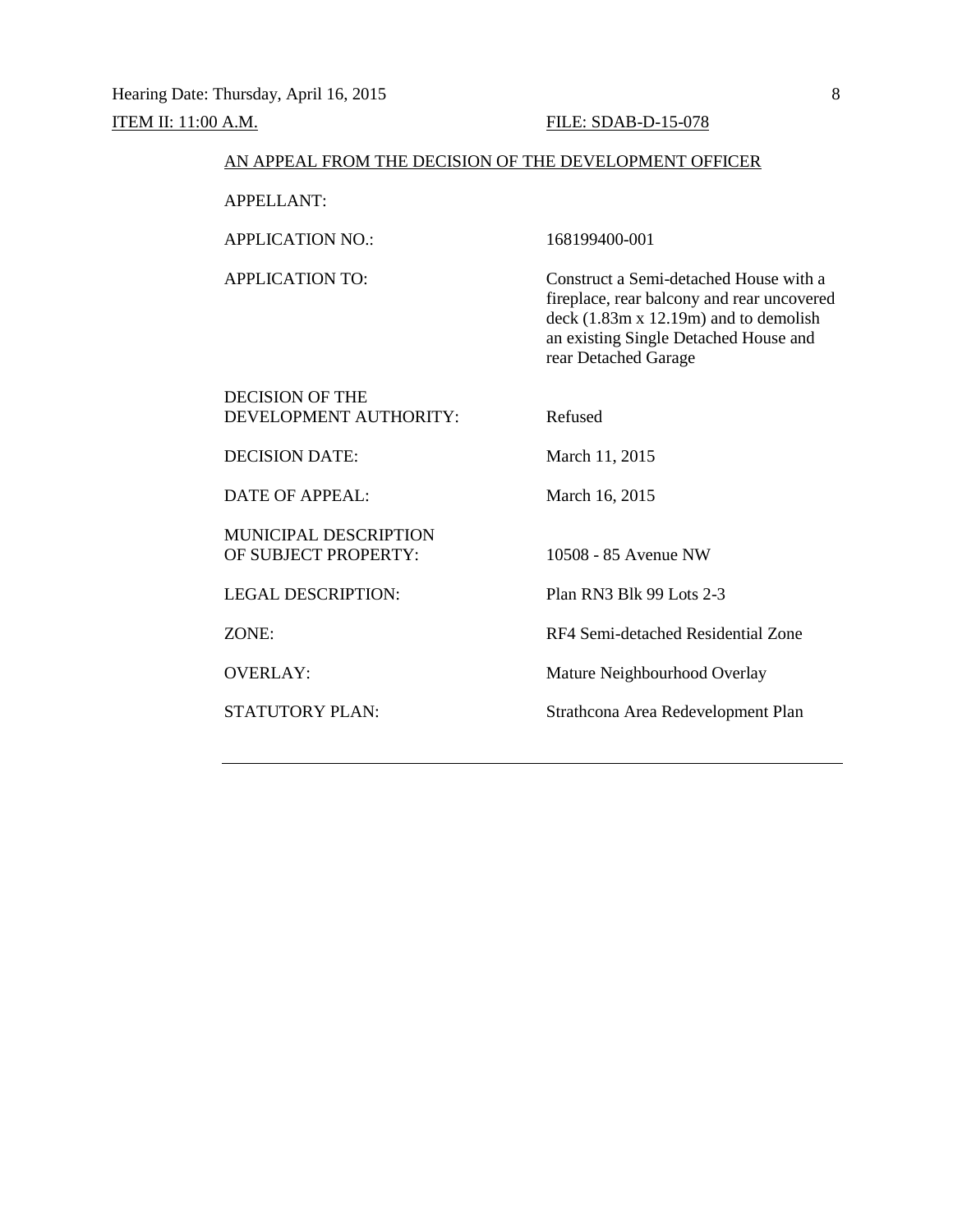#### DEVELOPMENT OFFICER'S DECISION

REFUSED - The proposed development is refused for the following reasons:

Section 814.3(13) The maximum Height shall not exceed 8.6 m nor 2 1/2 Storeys. Proposed height: 11.10 m and 3 Storeys

Section 150.4(5)(d) Maximum Site Coverage for Semi-detached and Duplex Housing on a Site with an area less than 600 m2 shall be as follows: Principal Dwelling/ building: 32% Accessory building: 17% Total Site Coverage: 45%

Proposed Site Coverage: House Coverage: 196.99m2 (36.92%) (w/deck) Max. 32% allowed Garage Coverage: 68.84m2 (12.90%) Max. 17% allowed Total Coverage: 265.83m2 (49.82%) (w/deck) Max. 45% allowed

#### APPELLANT'S SUBMISSION

Properties consistent with proposed drawings exist in the area under the same/similar zoning. Neighbouring property, and properties on both the north and south side of the same street are in excess of the height restriction being opposed for this property and are high density multiple dwelling (apartment buildings). The proposed property will add value to the street/neighbourhood and support the revitalization of a mature area. The proposed drawing will not negatively impact existing sight lines.

#### SUBDIVISION AND DEVELOPMENT APPEAL BOARD OFFICER'S COMMENTS

**Semi-detached Housing** is a Permitted Use in the RF4 Semi-detached Residential Zone, Section 150.2(5).

Under Section 7.2(8), **Semi-detached Housing** means development consisting of a building containing only two Dwellings joined in whole or in part at the side or rear with no Dwelling being placed over another in whole or in part. Each Dwelling has separate, individual, and direct access to Grade. This type of development is designed and constructed as two Dwellings at the time of initial construction of the building. This Use Class does not include Secondary Suites or Duplexes.

The submitted plot plan shows the subject Site is 15.11 metres by 35.33 metres in size. The proposed building is 5.57 metres from the (south) Front Lot Line, 1.45 metres from both the (east) and (west) Side Lot Lines, and 15.39 metres from the (north) Rear Lot Line.

The plans show two Dwellings on each side with a living room, dining room, kitchen, and a bathroom on the main floor; three bedrooms, two bathrooms, and a laundry closet on the second floor; a bonus room on the third floor; and an undeveloped Basement on the lowest floor.

Section 814.3(13) states the maximum Height shall not exceed 8.6 metres nor 2 1/2 Storey.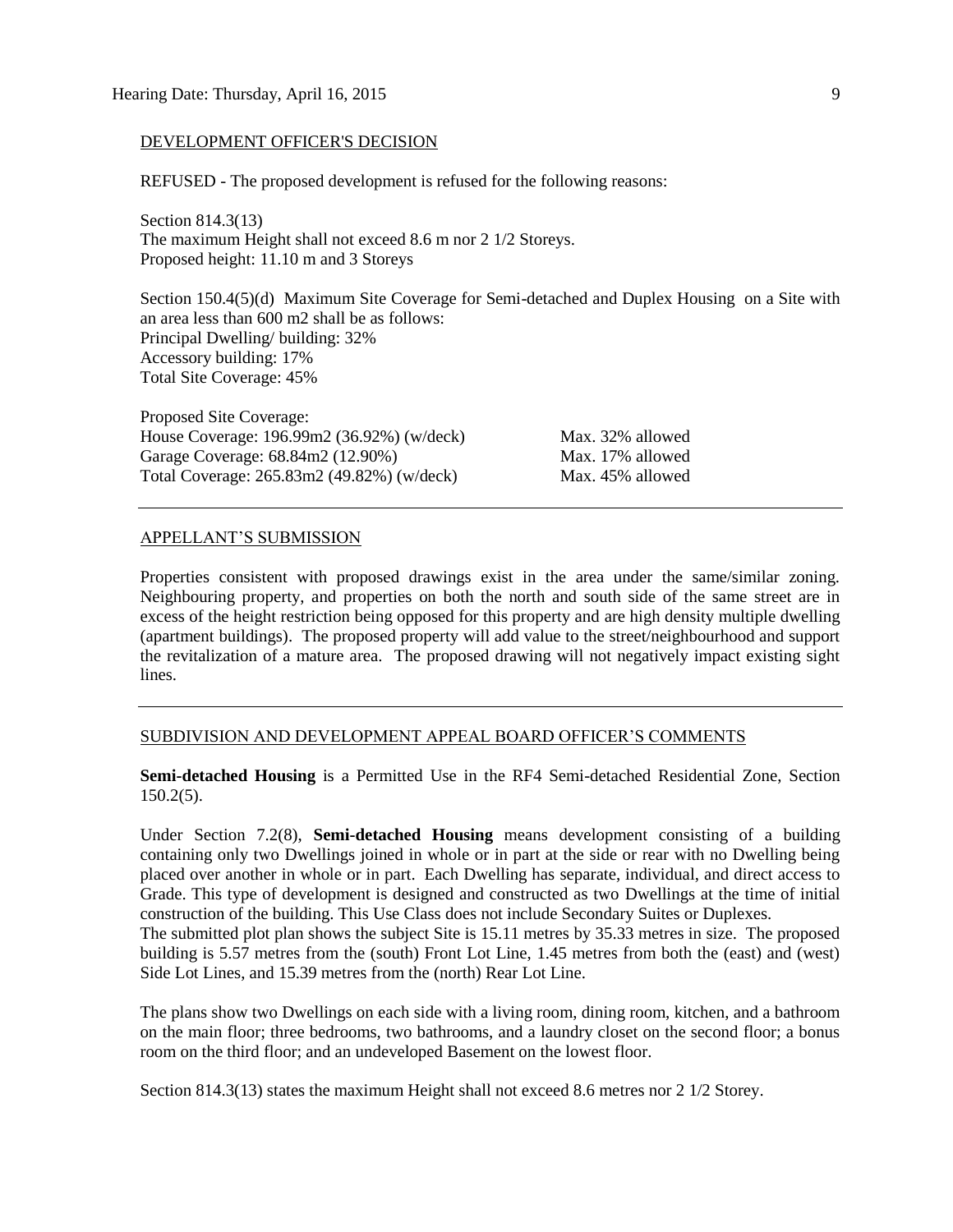**The Development Officer determined the maximum Height shall not exceed 8.6 metres nor 2 1/2 Storeys. The proposed development provides a Height of 11.1 metres and 3 Storeys, which is in excess of the maximum by 2.5 metres and 1/2 Storey.**

Section 150.4(5)(d) states maximum Site Coverage for Semi-detached and Duplex Housing, with a Site area less than 600 square metres is as follows:

| Principal<br>Dwelling/<br>building | Accessory building | Principal<br>building<br>with<br>attached<br>Garage | Site<br>Total<br>Coverage |
|------------------------------------|--------------------|-----------------------------------------------------|---------------------------|
| 32%                                | 17%                | 45%                                                 | 45%                       |

**The Development Officer determined the maximum Site Coverage for the Principal Dwelling is 170.74 square metres. The proposed development provides a Principal Dwelling with a Site Coverage of 196.99 square metres, which is in excess of the maximum Site Coverage by 26.25 square metres**.

**The Development Officer determined the maximum total Site Coverage is 240.11 square metres. The proposed development provides a total Site Coverage of 265.83 square metres, which is in excess of the maximum total Site Coverage by 25.72 square metres.**

Under Section 6.1(49), **Height** means, when used with reference to a building or structure, the vertical distance between the horizontal plane through grade and a horizontal plane through:

- a. the highest point of the roof in the case of a building with a flat roof or a roof having a slope of less than 20 degrees; and
- b. The average level between eaves and ridges in the case of a pitched, gambrel, mansard or hipped roof, or a roof having a slope of more than 20 degrees; provided that in such cases the ridge line of the roof shall not extend more than [1.5 me](javascript:void(0);)tres above the maximum permitted building Height of the Zone or in the case of a Garage Suite the maximum permitted building Height in accordance with [Section 87](http://webdocs.edmonton.ca/zoningbylaw/ZoningBylaw/Part1/Special_Land/87_Garage_and_Garden_Suites.htm) of this Bylaw.



Under Section 6.1(47), **Half Storey** means a Storey under a gable, hip, or gambrel roof, the wall plates of which, on at least two opposite walls, are not more than [0.66](javascript:void(0);) metres above the floor of such Storey;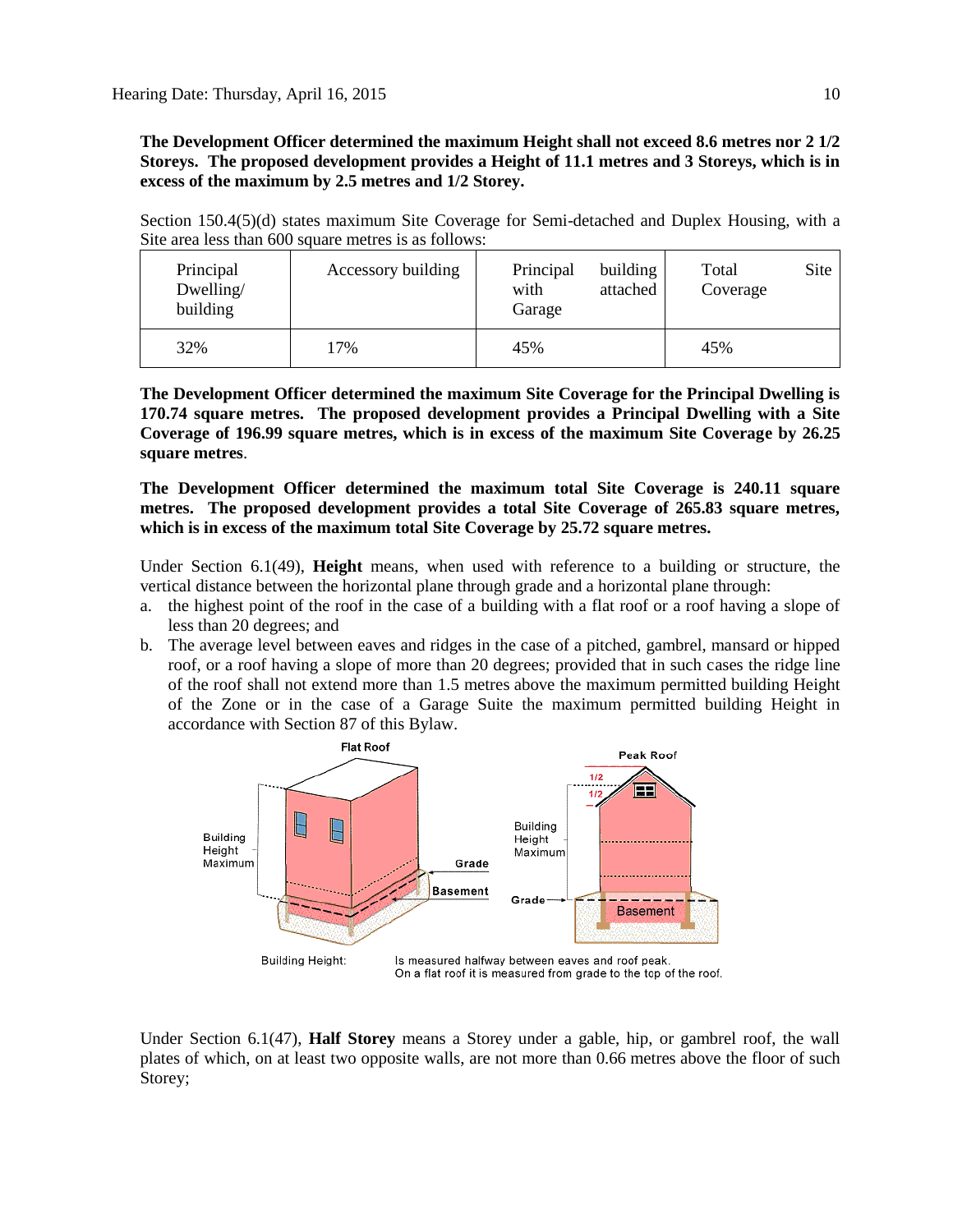

Under Section 6.1(98), **Storey** means that portion of a building, which is situated between the top of any floor and the top of the floor next above it. If there is no floor above, the Storey is the portion of the building, which is situated between the top of any floor and the ceiling above it. If the top of the floor directly above a Basement is more than [1.83](javascript:void(0);) metres above grade, such Basement shall be considered a Storey for the purpose of this Bylaw;



Under Section 6.1(93), **Site Coverage** means the total horizontal area of all buildings or structures on a Site which are located at or higher than [1.0](javascript:void(0);) metres above grade, including Accessory Buildings or Structures, calculated by perpendicular projection onto a horizontal plane from one point located at an infinite distance above all buildings and structures on the Site. This definition shall not include:

- a. steps, eaves, cornices, and similar projections;
- b. driveways, aisles and parking lots unless they are part of a Parking Garage which extends 1.0 metres or more above grade; or
- c. unenclosed inner and outer courts, terraces and patios where these are less than 1.0 metres above grade.

Section 150.1 states the purpose of the Semi-detached Residential Zone is to provide a zone primarily for Semi-detached Housing and Duplex Housing.

Section 814.1 states the purpose of the Mature Neighbourhood Overlay is to ensure that new low density development in Edmonton's mature residential neighbourhoods is sensitive in scale to existing development, maintains the traditional character and pedestrian-friendly design of the streetscape, ensures privacy and sunlight penetration on adjacent properties and provides opportunity for discussion between applicants and neighbouring affected parties when a development proposes to vary the Overlay regulations.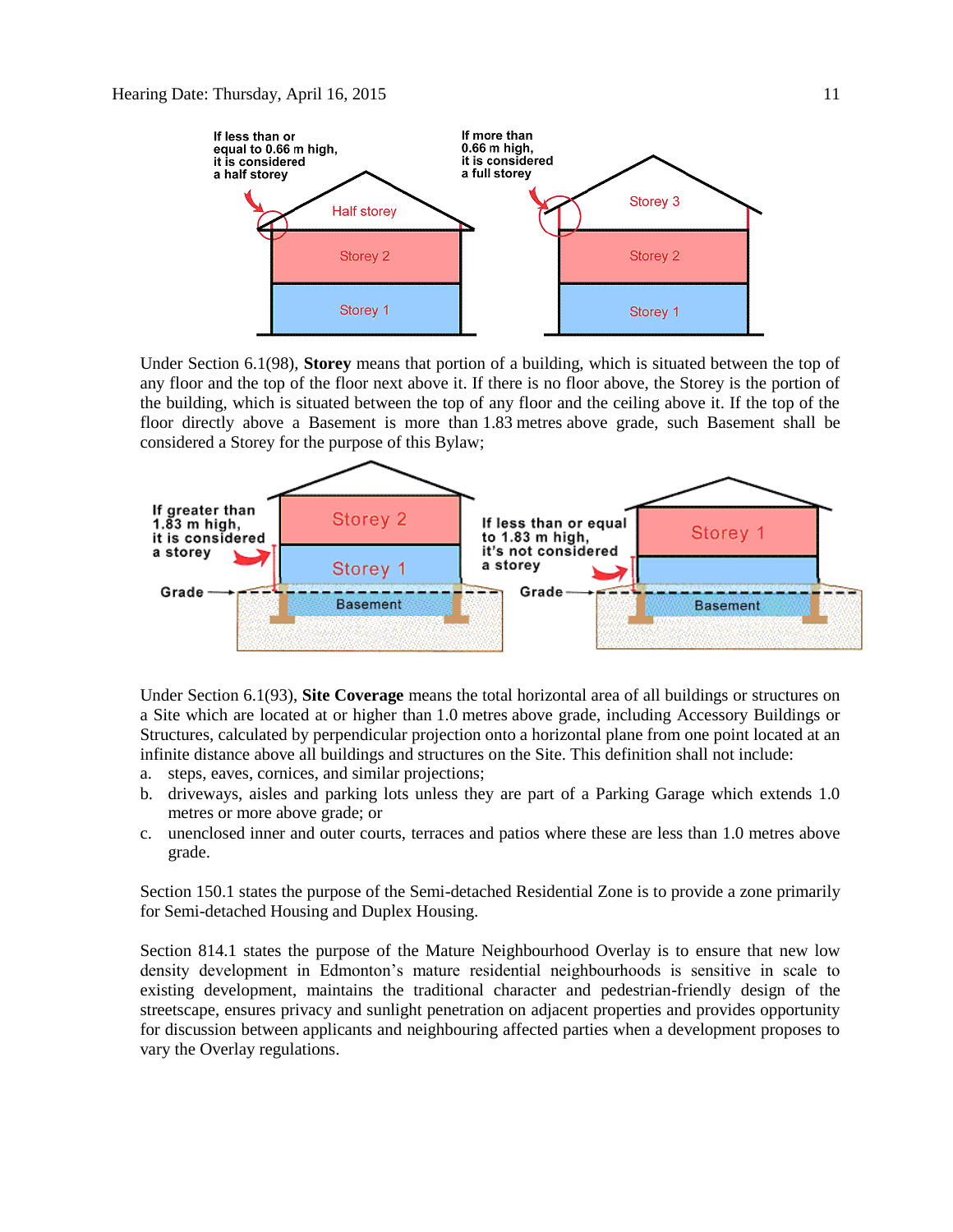#### NOTICE TO APPLICANT/APPELLANT

Provincial legislation requires that the Subdivision and Development Appeal Board issue its official decision in writing within fifteen days of the conclusion of the hearing. Bylaw No. 11136 requires that a verbal announcement of the Board's decision shall be made at the conclusion of the hearing of an appeal, but the verbal decision is not final nor binding on the Board until the decision has been given in writing in accordance with the Municipal Government Act.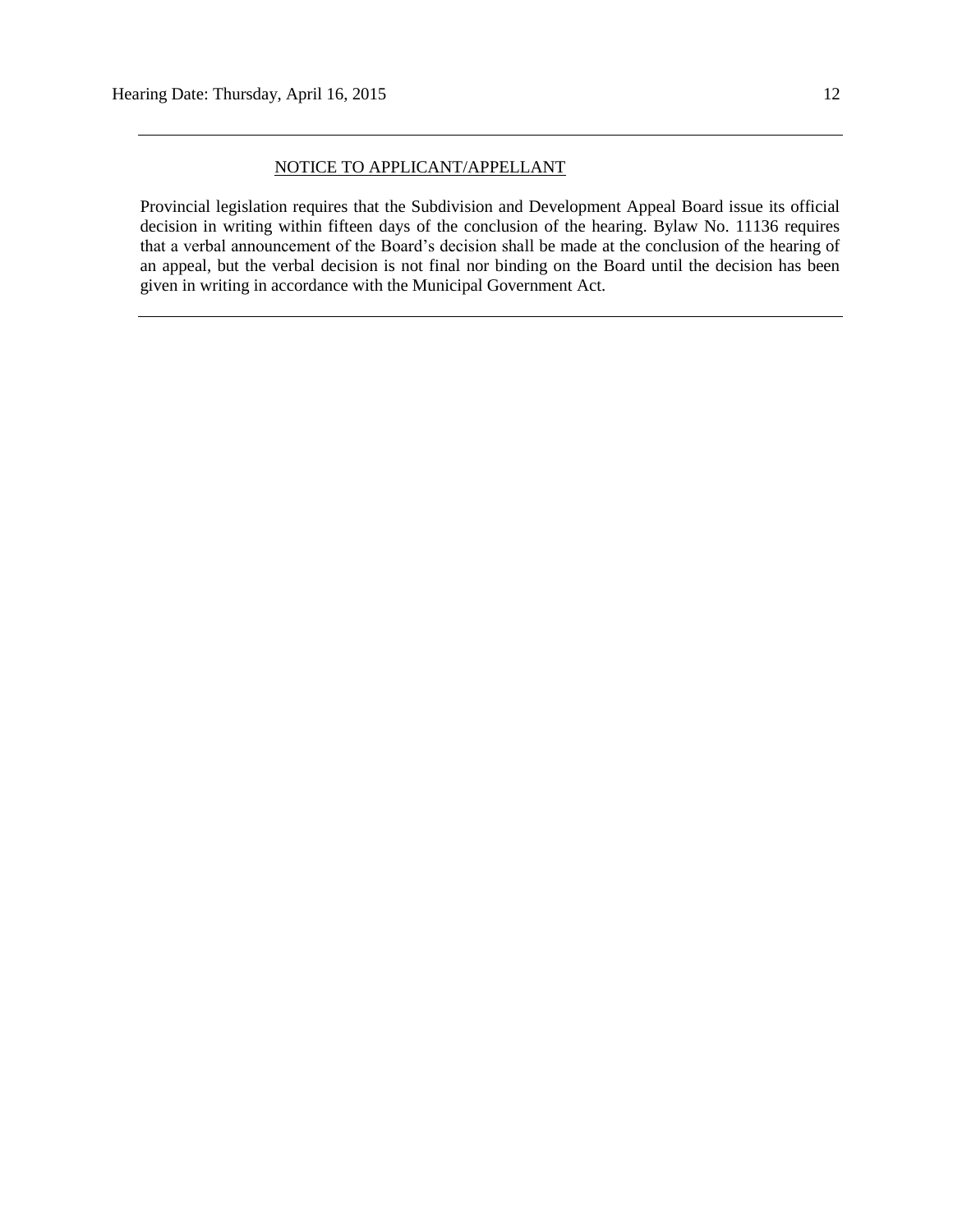

**Site Location File: SDAB-D-15-078**



N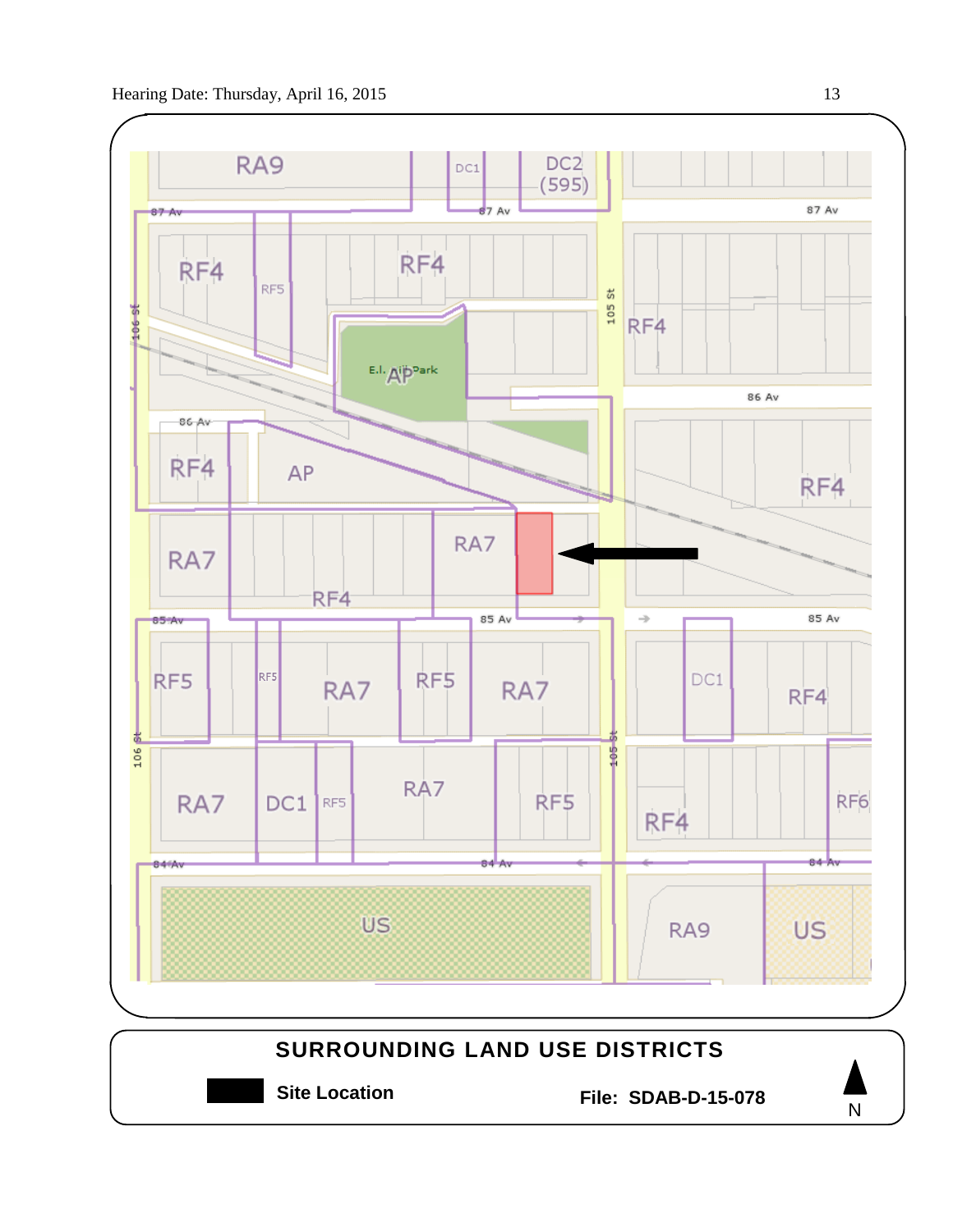#### AN APPEAL FROM THE DECISION OF THE DEVELOPMENT OFFICER

APPELLANT:

APPLICATION NO.: 164242106-004

DECISION OF THE

APPLICATION TO: Construct a Single Detached House with rear attached Garage, front veranda (3.35m x 1.47m), front balcony above (irregular shape 4.57m x 3.15m) side covered deck (5.03m x 3.66m), and Basement development (not to be used as an additional Dwelling)

| TJEV JAIVIN VE TELE<br>DEVELOPMENT AUTHORITY: | Refused                              |
|-----------------------------------------------|--------------------------------------|
| <b>DECISION DATE:</b>                         | March 11, 2015                       |
| DATE OF APPEAL:                               | March 12, 2015                       |
| MUNICIPAL DESCRIPTION<br>OF SUBJECT PROPERTY: | 69 – St. George's Crescent NW        |
| <b>LEGAL DESCRIPTION:</b>                     | Plan 2804AF Blk 134 Lot 4            |
| ZONE:                                         | RF1 Single Detached Residential Zone |
| <b>OVERLAY:</b>                               | Mature Neighbourhood Overlay         |
| <b>STATUTORY PLAN:</b>                        | N/A                                  |
|                                               |                                      |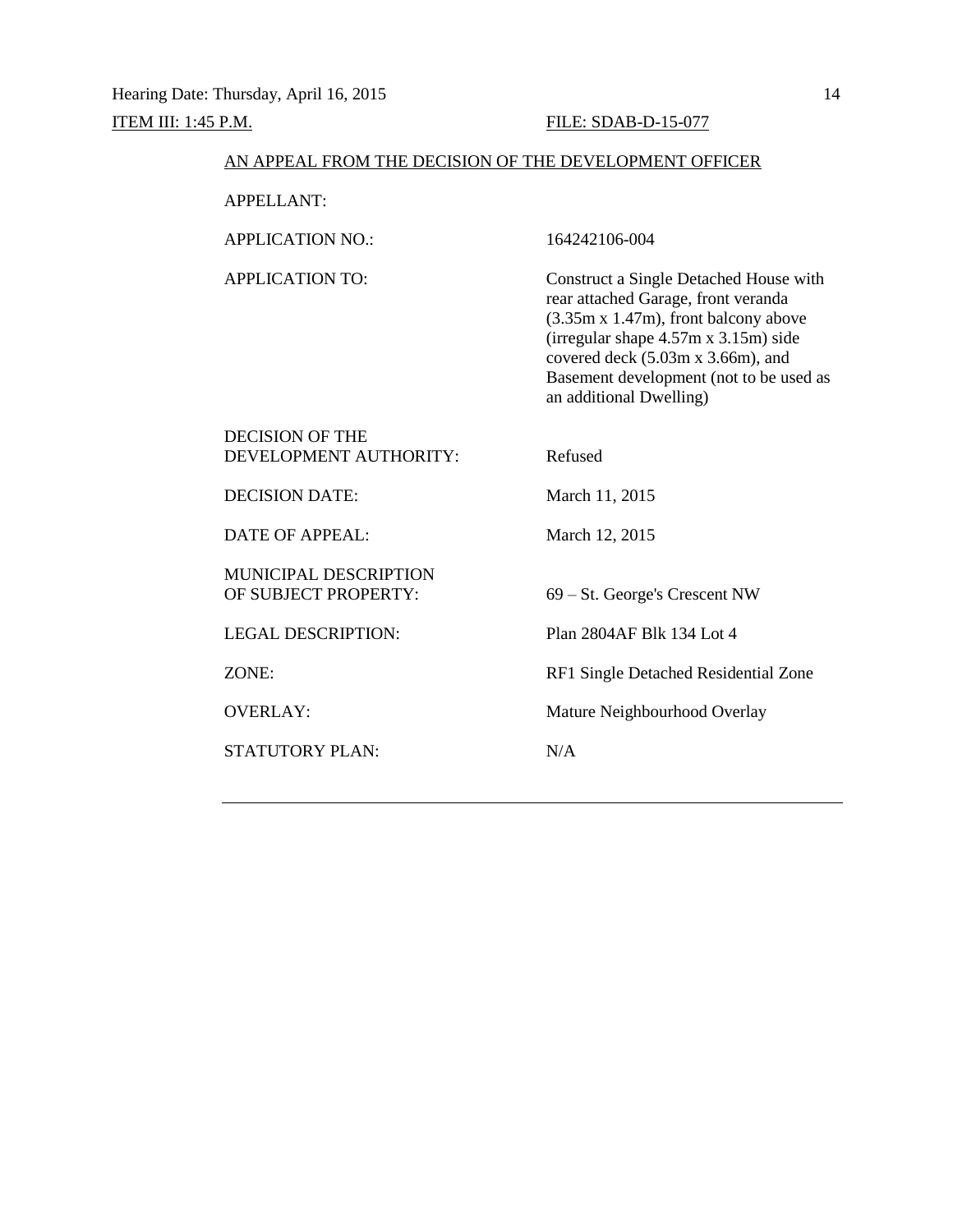#### DEVELOPMENT OFFICER'S DECISION

REFUSED - The proposed development is refused for the following reasons:

Upon review of the application, if was found that the proposed development does not meet the general purpose of the Mature Neighbourhood Overlay Section 814 and does not comply with:

Section 814.3(5): The minimum Rear Yard shall be 40% of Site depth.

Site Depth: 42.80 m. 40%

- Required Rear Setback: 17.12 m.
- Proposed Rear Setback: 6.13 m to Principal building (rear attached Garage).

- Deficient by 10.99 m.

Section 814.3(18): Rear attached Garages shall not be allowed, except on Corner Sites where the Dwelling faces the flanking public roadway

- Proposed is a rear attached Garage (access from the Lane and not a Corner Site).

Section 44.1(a): Projection into Right Side setback: eaves, the maximum projection into the required 2.0 m side yard shall not exceed 0.6 m.

- Permitted: 0.60 m.

- Proposed House eave: 0.9144 m. projects - 0.970 m.

- Exceeds by 0.370 m.

Section 44.1(a): Projection into Right Side setback: eaves, the maximum projection into the required 2.0 m side yard shall not exceed 0.6 m.

- Permitted: 0.60 m.

- Proposed rear attached Garage eave: 0.9144 m. projects 0.970 m.
- Exceeds by 0.370 m.

It was the opinion of the Development Authority that:

There is no unnecessary hardship or practical difficulty peculiar to the site that necessitates providing variances to the above regulations, and

The proposed development would unduly interfere with the amenities of the neighbourhood and materially interfere with or affect the use, enjoyment, or value of neighbouring properties.

Unless otherwise stated, all above references to section numbers refer to the authority under the Edmonton Zoning Bylaw 12800

#### APPELLANT'S SUBMISSION

My wife, our two children and I would like to file an appeal for the variance to be given for an attached garage at 69 ST. George's Cr for the following reasons. We have carefully surveyed the neighborhood and noted the diversity in styles and sizes of homes in the area, based on our observations our home does not deviate from the homes that have been given development permits in the last 10-15 yrs. In the area east of 142st and South of 102ave there are 257 homes, 35% of which have either front attached garages or rear attached garages. Within a 60 m radius there are 25 homes, 44% of which have either front or rear attached garages. During the design process my wife and I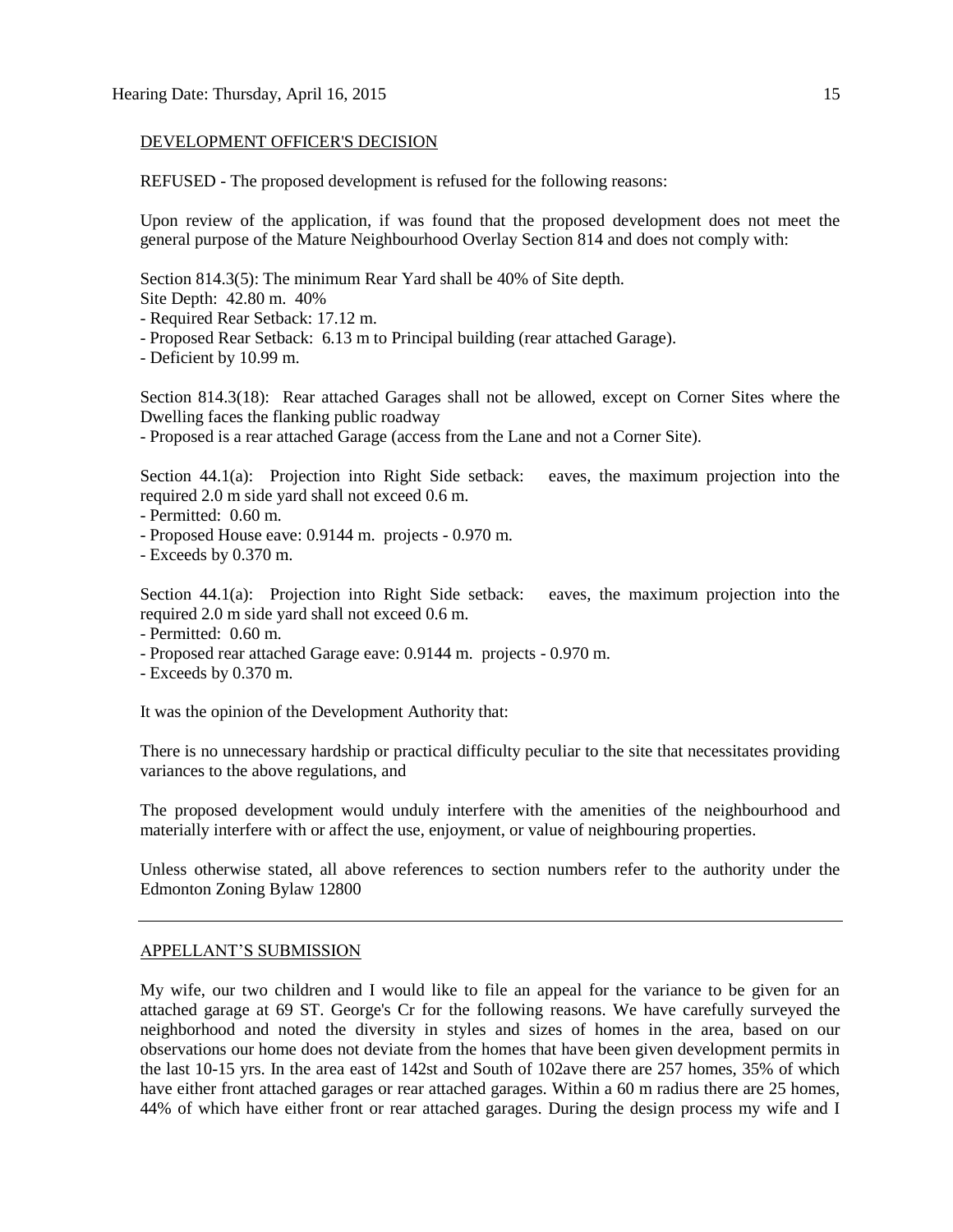Hearing Date: Thursday, April 16, 2015 16

took care to consider our neighbors and therefore proposed a design that is almost identical to the old house both in square footage, foot print of the home and shape. It is our belief that upscale mature neighborhoods must offer the amenities of the new areas to make them attractive and comparable. With land value of the property at \$1 million and \$2 million plus when the property is constructed we feel the city must allow for attached garages which is vital on many homeowners list of must have's if the city is to encourage infill development in upscale mature neighborhoods. The vast majority of home owners in the area support the proposed development as shown by the community consultation where 78% of respondents either signed their approval or had no interest. Supporting material will be presented at the time of the hearing.

### SUBDIVISION AND DEVELOPMENT APPEAL BOARD OFFICER'S COMMENTS

**Single Detached Housing** is a Permitted Use in the RF1 Single Detached Residential Zone, Section 110.2(4).

Under Section 7.2(9), **Single Detached Housing** means development consisting of a building containing only one Dwelling, which is separate from any other Dwelling or building. Where a Secondary Suite is a Permitted or Discretionary Use Class in a Zone, a building which contains Single Detached Housing may also contain a Secondary Suite. This Use Class includes Mobile Homes which conform to [Section 78](http://webdocs.edmonton.ca/InfraPlan/zoningbylaw/ZoningBylaw/Part1/Special_Land/78__Mobile_Homes.htm) of this Bylaw.

The plot plan shows the proposed Dwelling with rear attached Garage is 6.95 metres from the (south) Front Lot Line, 2.00 metres from the (east) Side Lot Line, 2.82 metres from the (west) Side Lot Line, and 6.13 metres from the Rear Lot Line.

Section 814.3(5) states the minimum Rear Setback shall be 40% of Site depth.

### **The Development Officer determined the minimum Rear Setback is 17.12 metres. The proposed development provides a Rear Setback of 6.13 metres, which is deficient by 10.99 metres.**

Section 814.3(18) states rear attached Garages shall not be allowed, except on Corner Sites where the Dwelling faces the flanking public roadway.

### **The Development Officer determined a rear attached Garage is allowed only on Corner Sites where the Dwelling faces the flanking public roadway. The proposed development is not located on a Corner Site.**

Section 44(1) states the following features may project into a required Setback or Separation Space as provided for below:

- a. verandas, porches, eaves, shade projections, unenclosed steps, chimneys, belt courses, sills, together with any other architectural features which are of a similar character, provided such projections do not exceed 0.6 metres in the case of Setbacks or Separation Spaces of 1.2 metres or greater. Where unenclosed steps extend into Side Setbacks which are not used for vehicular access, such steps shall not exceed a Height of 1.0 metres above Grade; and
- b. the Development Officer may exercise variance power to allow projections of eaves or similar architectural features on Accessory Buildings provided that such projections do not exceed 0.6 metres in the case of Setbacks or Separation Spaces of 1.2 metres or greater, and 0.46 m for Setbacks or Separation Spaces of less than 1.2 metres.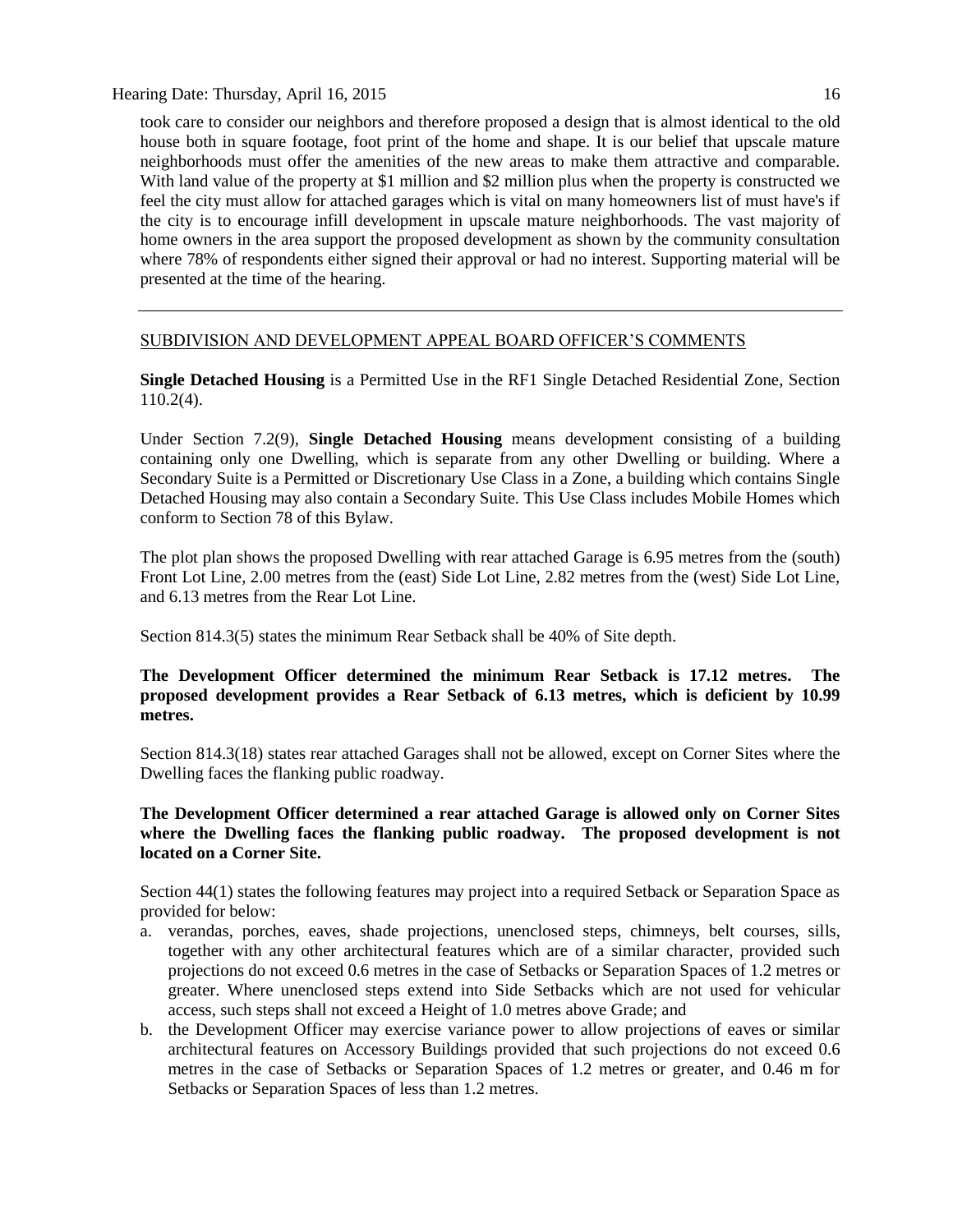Section 814.3(3) states where the Site Width is 18.3 metres or greater:

- a. Side Setbacks shall total 20 percent of the Site Width but shall not be required to exceed 6.0 metres in total;
- b. the minimum interior Side Setback shall be 2.0 metres; and
- c. on a Corner Site, the Side Setback requirements on the flanking public roadway, other than a Lane, shall be in accordance with the requirements of the underlying Zone.

**The Development Officer determined the maximum projection into the Side Setback is 0.6 metres. The proposed development provides a house eave projecting into the Side Setback by 0.97 metres, which is in excess of the maximum by 0.37 metres.**

**The Development Officer determined the maximum projection into the Side Setback is 0.6 metres. The proposed development provides a Garage eave projecting into the Side Setback by 0.97 metres, which is in excess of the maximum by 0.37 metres.**

Under Section 6.1(41), **Garage** means an Accessory building, or part of a principal building designed and used primarily for the storage of motor vehicles and includes a carport.

Under Section 6.1(82), **Rear Setback** means the distance that a development or a specified portion of it, must be set back from a Rear Lot Line. A Rear Setback is not a Rear Yard, Amenity Space or Separation Space.



Under Section 6.1(19), **Corner Site** means an area of land consisting of one or more adjacent Lots where at least one Lot is:

- a. located at the intersection of two public roadways, other than Lanes; or
- b. abuts a public roadway, other than a Lane, which changes direction at any point where it abuts the Site;

provided that in both cases the Site shall not be considered a Corner Site where the contained angle formed by the intersection or change of direction is an angle of more than 135 degrees. In the case of a curved corner, the angle shall be determined by the lines tangent to the property line abutting the public roadways, provided the roadway is not a Lane, at the point which is the extremity of that property line. In the case of a curved corner, the point which is the actual corner of the Site shall be that point on the property line abutting the public roadway, provided the roadway is not a Lane, which is nearest to the point of intersection of the tangent lines.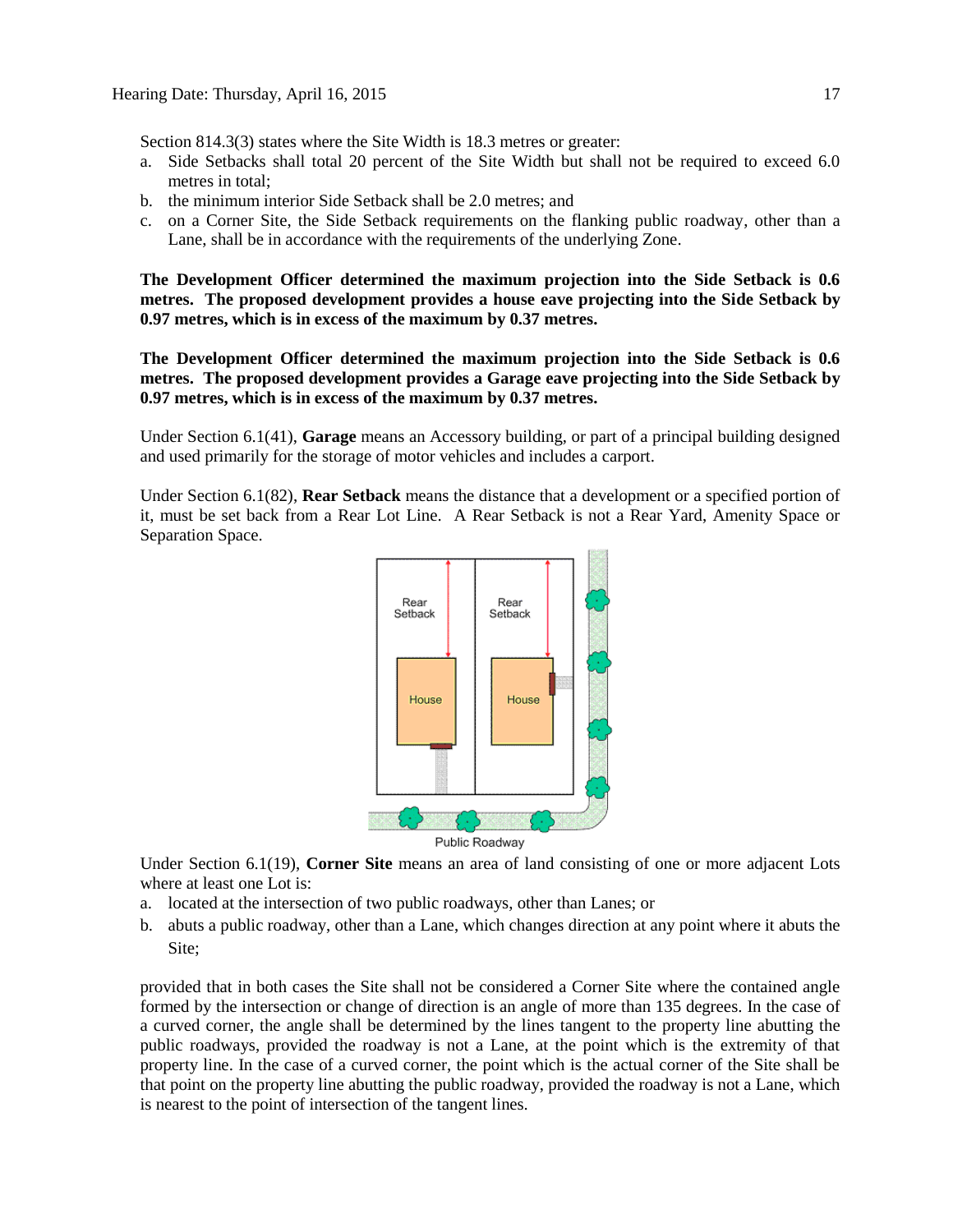

Under Section 6.1(90), **Side Setback** means the distance that a development or a specified portion of it, must be set back from a Side Lot Line. A Side Setback is not a Side Yard, Amenity Space or Separation Space.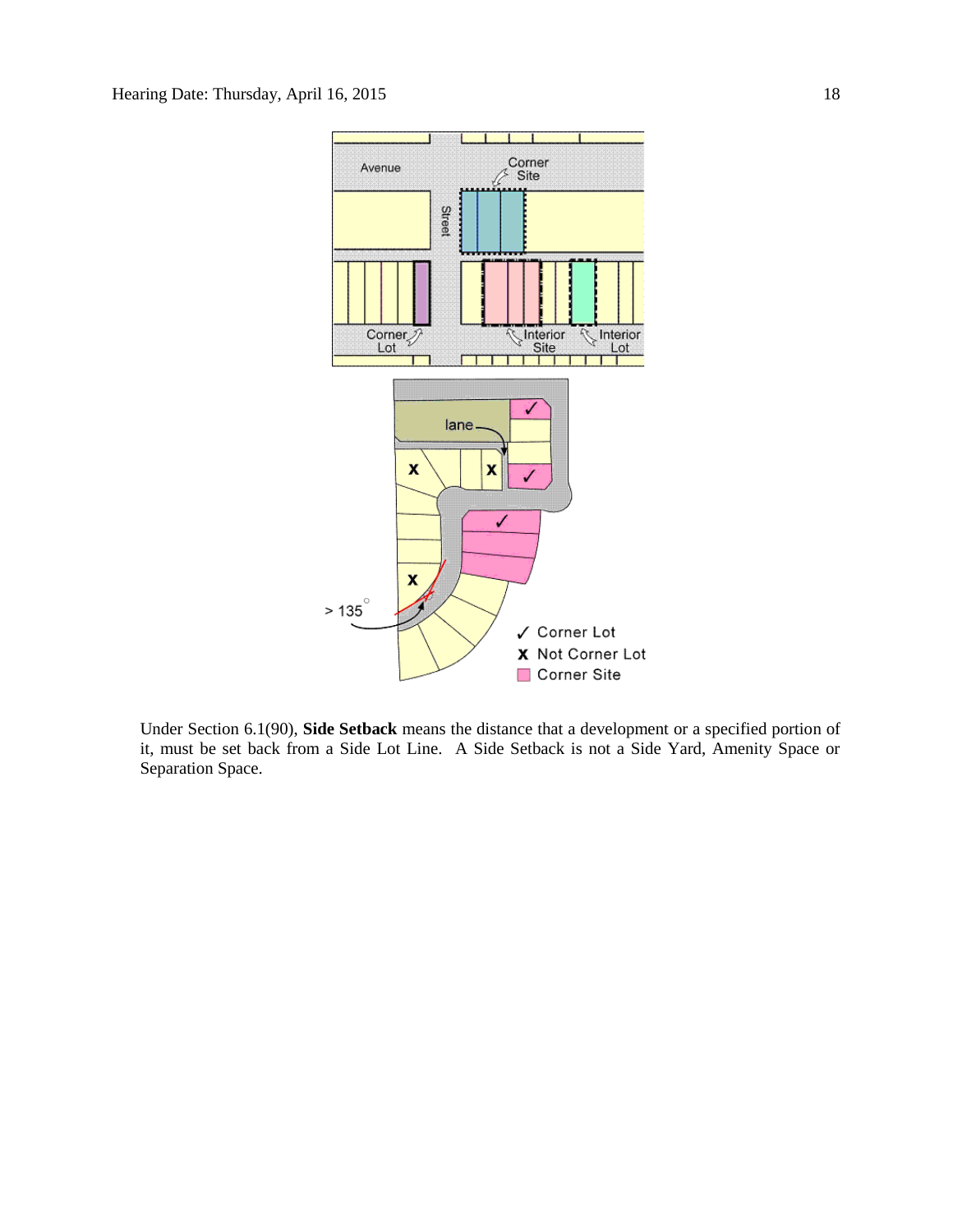

Section 110.1 states the purpose of the RF1 Single Detached Residential Zone is to provide for Single Detached housing while allowing other forms of small scale housing in the form of Secondary Suites, Semi-detached Housing and Duplex Housing under certain conditions.

Section 814.1 states the purpose of the Mature Neighbourhood Overlay is to ensure that new low density development in Edmonton's mature residential neighbourhoods is sensitive in scale to existing development, maintains the traditional character and pedestrian-friendly design of the streetscape, ensures privacy and sunlight penetration on adjacent properties and provides opportunity for discussion between applicants and neighbouring affected parties when a development proposes to vary the Overlay regulations.

#### NOTICE TO APPLICANT/APPELLANT

Provincial legislation requires that the Subdivision and Development Appeal Board issue its official decision in writing within fifteen days of the conclusion of the hearing. Bylaw No. 11136 requires that a verbal announcement of the Board's decision shall be made at the conclusion of the hearing of an appeal, but the verbal decision is not final nor binding on the Board until the decision has been given in writing in accordance with the Municipal Government Act.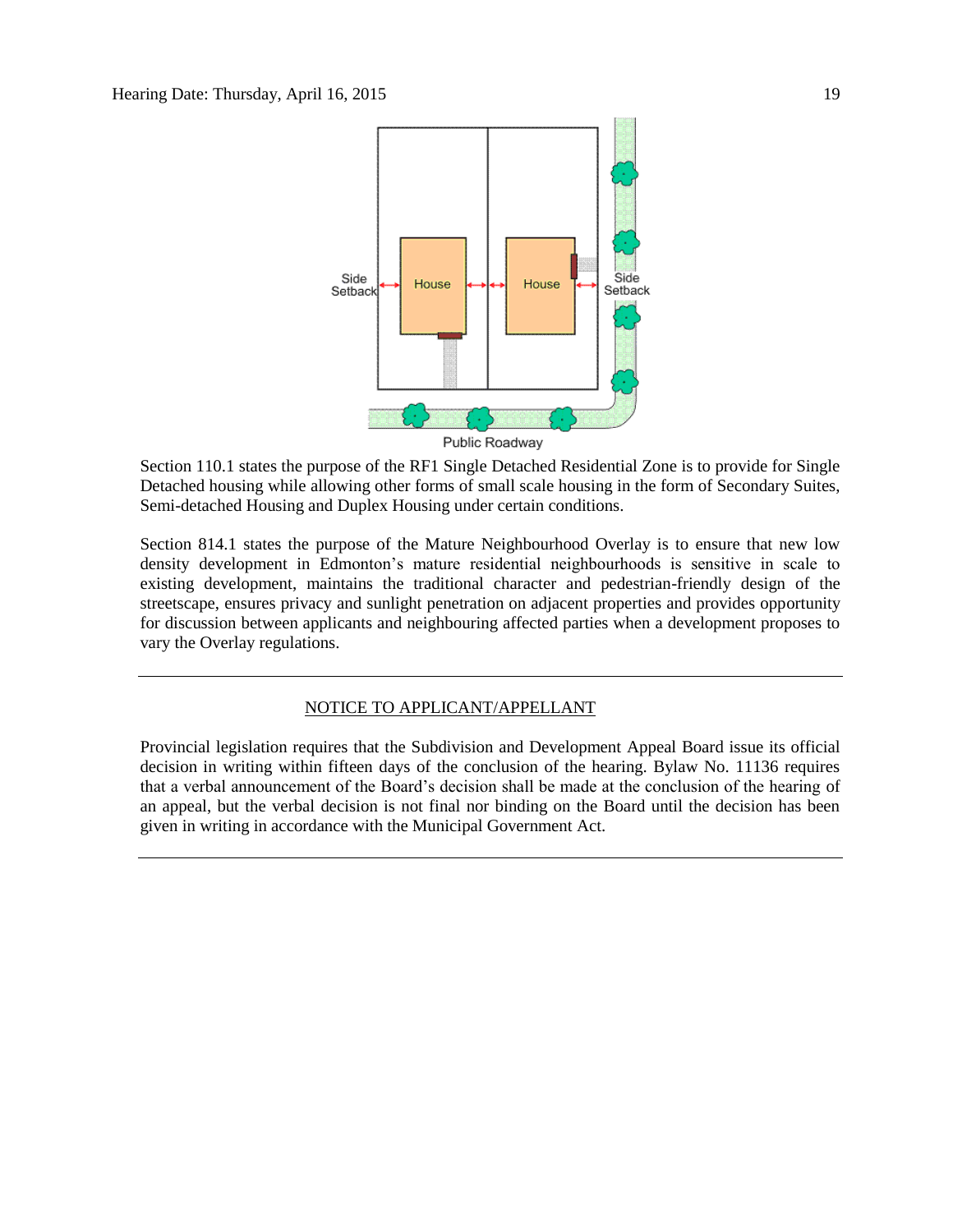